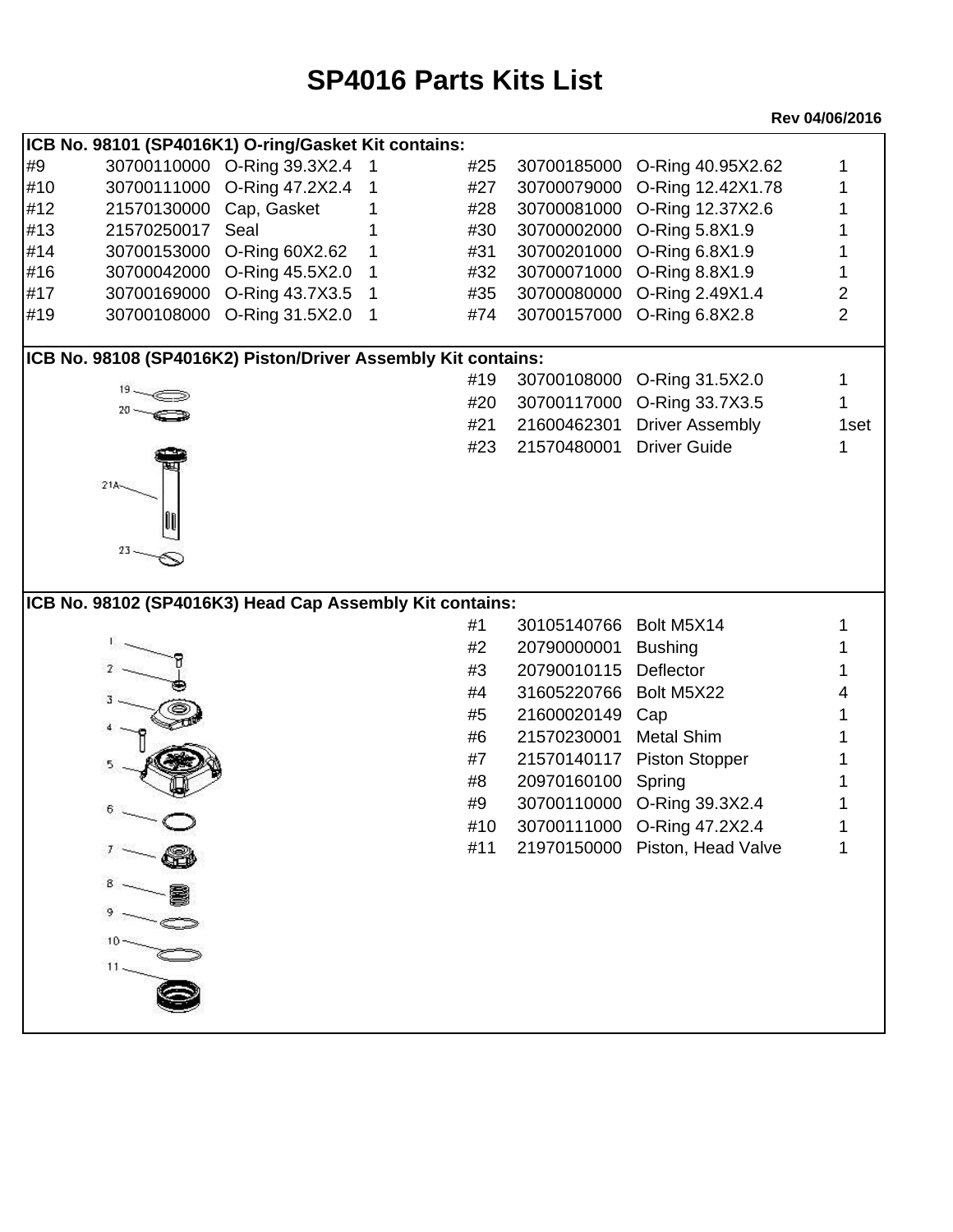| ICB No. 98103 (SP4016K4) Trigger Valve Assembly with Trigger Kit contains: |     |                        |                                 |                |  |  |  |  |  |  |
|----------------------------------------------------------------------------|-----|------------------------|---------------------------------|----------------|--|--|--|--|--|--|
|                                                                            | #27 | 30700079000            | O-Ring 12.42X1.78               | 1              |  |  |  |  |  |  |
| $27-$                                                                      | #28 | 30700081000            | O-Ring 12.37X2.6                |                |  |  |  |  |  |  |
| 28.                                                                        | #29 | 20770900016            | Valve                           |                |  |  |  |  |  |  |
| 29.                                                                        | #30 | 30700002000            | O-Ring 5.8X1.9                  |                |  |  |  |  |  |  |
|                                                                            | #31 | 30700201000            | O-Ring 6.8X1.9                  |                |  |  |  |  |  |  |
| 30-                                                                        | #32 | 30700071000            | O-Ring 8.8X1.9                  |                |  |  |  |  |  |  |
| 32.                                                                        | #33 | 20770910016            | Valve Plunger                   |                |  |  |  |  |  |  |
| 33                                                                         | #34 | 20770960001            | Spring                          |                |  |  |  |  |  |  |
|                                                                            | #35 | 30700080000            | O-Ring 2.49X1.4                 | 2              |  |  |  |  |  |  |
| 34                                                                         | #36 | 22220920100            | Plunger                         |                |  |  |  |  |  |  |
| 35                                                                         | #37 | 20770930016            | <b>Plunger Cap</b>              |                |  |  |  |  |  |  |
|                                                                            |     | #38A 22220952215       | <b>Trigger Assembly</b>         | 1set           |  |  |  |  |  |  |
| 36.                                                                        | #39 | 30803240001            | Spring Pin                      | 2              |  |  |  |  |  |  |
|                                                                            | #40 | 20770890001            | <b>Trigger Pin</b>              | $\overline{2}$ |  |  |  |  |  |  |
| 38A                                                                        | #41 | 30700078000            | Grommet 2.15X2                  | $\overline{2}$ |  |  |  |  |  |  |
|                                                                            |     |                        |                                 |                |  |  |  |  |  |  |
|                                                                            |     |                        |                                 |                |  |  |  |  |  |  |
|                                                                            |     |                        |                                 |                |  |  |  |  |  |  |
| 40                                                                         |     |                        |                                 |                |  |  |  |  |  |  |
| ICB No. 98104 (SP4016K5) Magazine Assembly Kit contains:                   |     |                        |                                 |                |  |  |  |  |  |  |
|                                                                            | #60 | 21572180115            | Magazine Cap                    | 1              |  |  |  |  |  |  |
| 72<br>71                                                                   | #61 | 21605192415            | Magazine Assy.                  | 1set           |  |  |  |  |  |  |
|                                                                            | #62 | 31605100766            | Bolt M5X10                      | 2              |  |  |  |  |  |  |
| $\mathbb{Q}_{\mathfrak{d}}$                                                | #69 | 21602170001            | <b>Bracket</b>                  | 1              |  |  |  |  |  |  |
| $\circ$ lo<br>60                                                           | #70 | 21572620001            | Spring                          |                |  |  |  |  |  |  |
|                                                                            | #71 | 30900005001            | <b>Flat Washer</b>              |                |  |  |  |  |  |  |
|                                                                            | #72 | 30105140166            | Bolt M5X14                      |                |  |  |  |  |  |  |
| 61A                                                                        | #73 | 30605080001            | Locknut                         | 1              |  |  |  |  |  |  |
|                                                                            |     |                        |                                 |                |  |  |  |  |  |  |
| 62                                                                         |     |                        |                                 |                |  |  |  |  |  |  |
|                                                                            |     |                        |                                 |                |  |  |  |  |  |  |
|                                                                            |     |                        |                                 |                |  |  |  |  |  |  |
|                                                                            |     |                        |                                 |                |  |  |  |  |  |  |
| ICB No. 98105 (SP4016K6) Guide Body Assembly Kit contains:                 |     |                        |                                 |                |  |  |  |  |  |  |
|                                                                            | #51 | 21601350166            | <b>Nose</b>                     | 1              |  |  |  |  |  |  |
| 52                                                                         | #52 | 30105120166 Bolt M5X12 |                                 | 2              |  |  |  |  |  |  |
| 53                                                                         | #53 |                        | 21571330066 Driver Guide Cover  | 1              |  |  |  |  |  |  |
|                                                                            | #54 | 21341170101 Roll Pin   |                                 |                |  |  |  |  |  |  |
| 59                                                                         | #55 | 21601340166            | Door                            |                |  |  |  |  |  |  |
|                                                                            | #56 | 21573620001            | Latch Door Pin                  | 1              |  |  |  |  |  |  |
|                                                                            | #57 |                        | 21571361101 Latch Door Assembly | 1set           |  |  |  |  |  |  |
|                                                                            | #58 | 21571380015            | Latch Door, Cover               | 1              |  |  |  |  |  |  |
|                                                                            | #59 | 30105300866 Bolt M5X30 |                                 | 2              |  |  |  |  |  |  |
|                                                                            |     |                        |                                 |                |  |  |  |  |  |  |
|                                                                            | #74 |                        | 30700157000 O-Ring 6.8X2.8      | 2              |  |  |  |  |  |  |
| 56<br>55                                                                   |     |                        |                                 |                |  |  |  |  |  |  |
|                                                                            |     |                        |                                 |                |  |  |  |  |  |  |